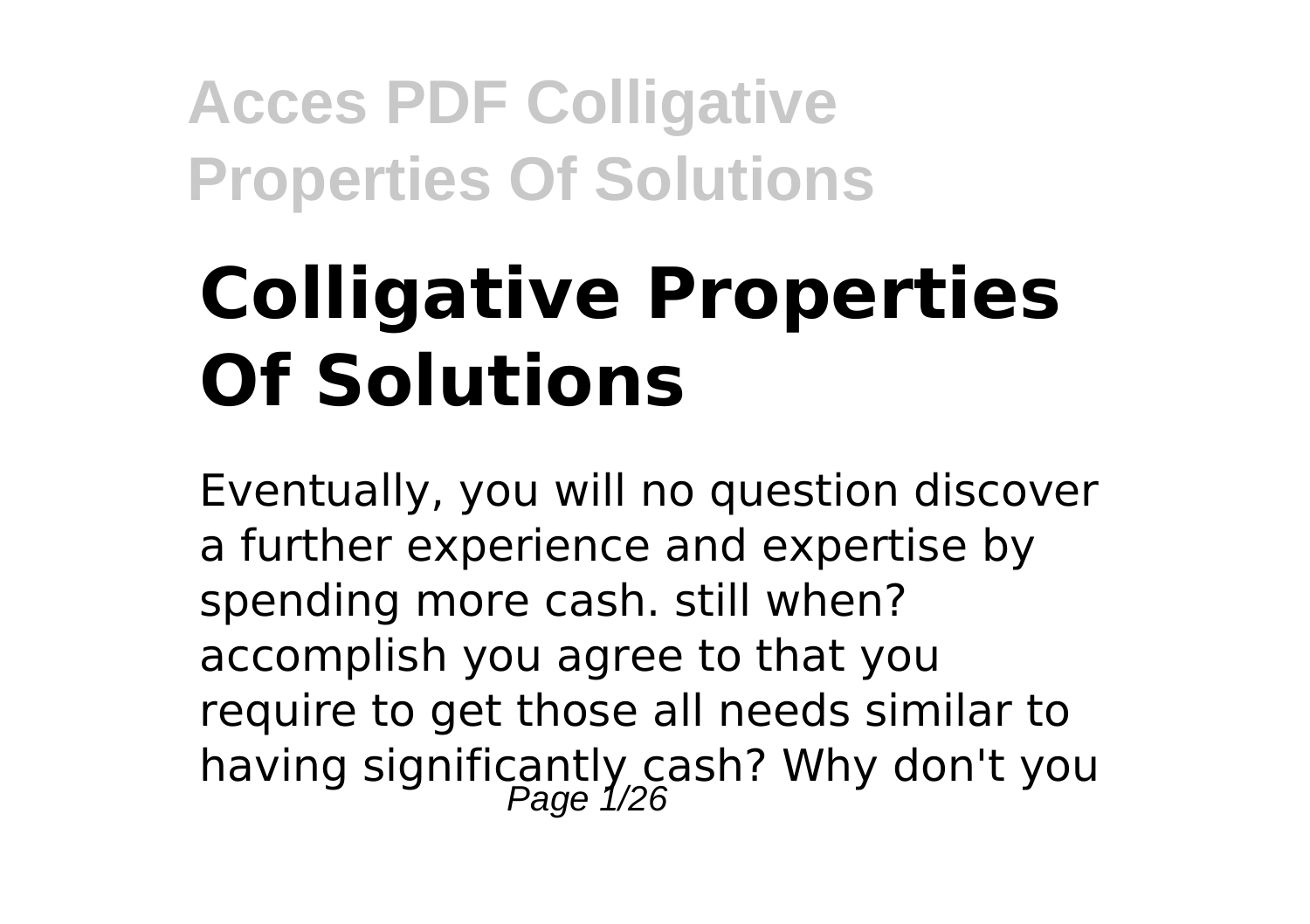try to get something basic in the beginning? That's something that will lead you to comprehend even more roughly speaking the globe, experience, some places, with history, amusement, and a lot more?

It is your unconditionally own mature to accomplishment reviewing habit. along

Page 2/26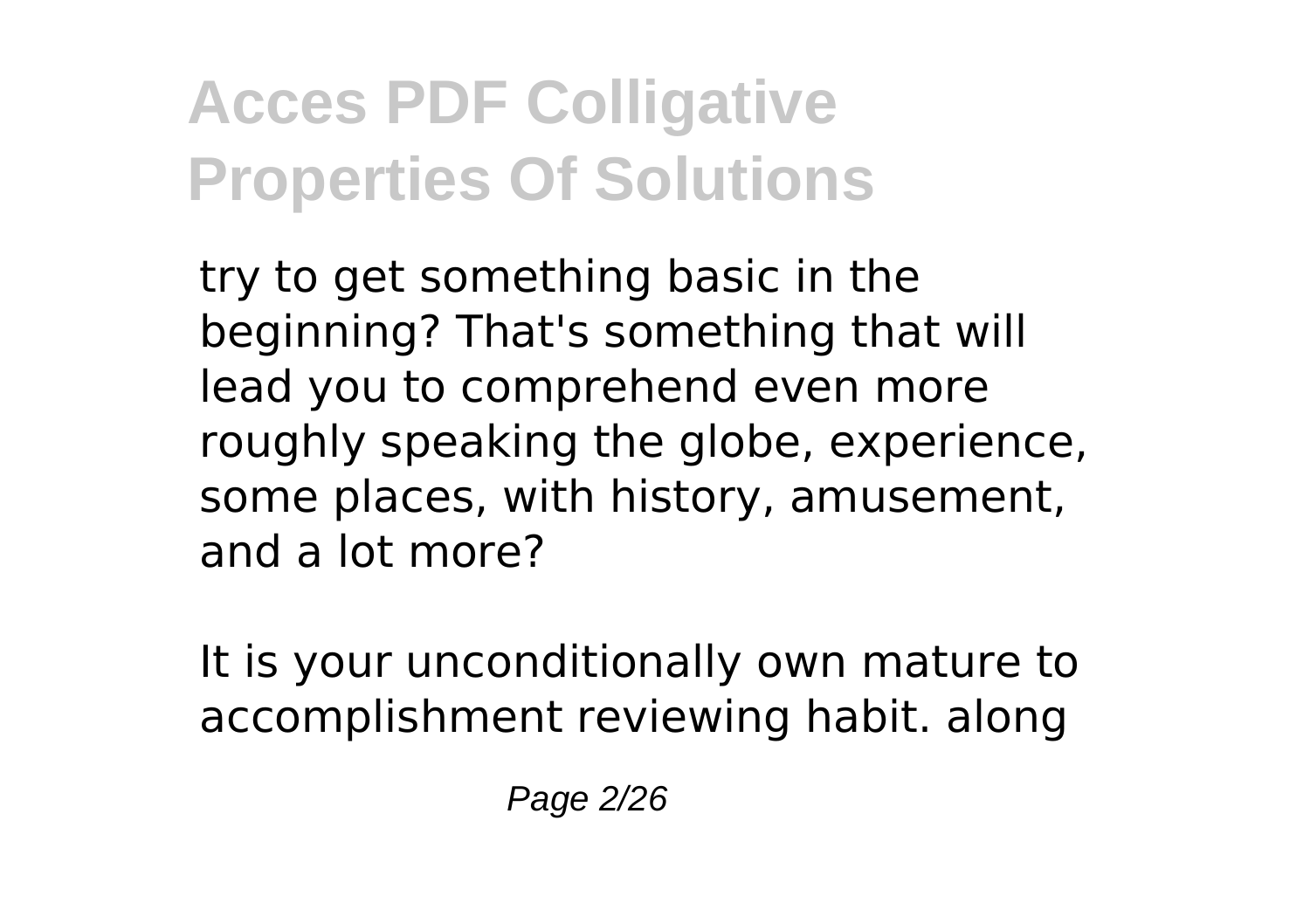#### with guides you could enjoy now is **colligative properties of solutions** below.

At eReaderIQ all the free Kindle books are updated hourly, meaning you won't have to miss out on any of the limitedtime offers. In fact, you can even get notified when new books from Amazon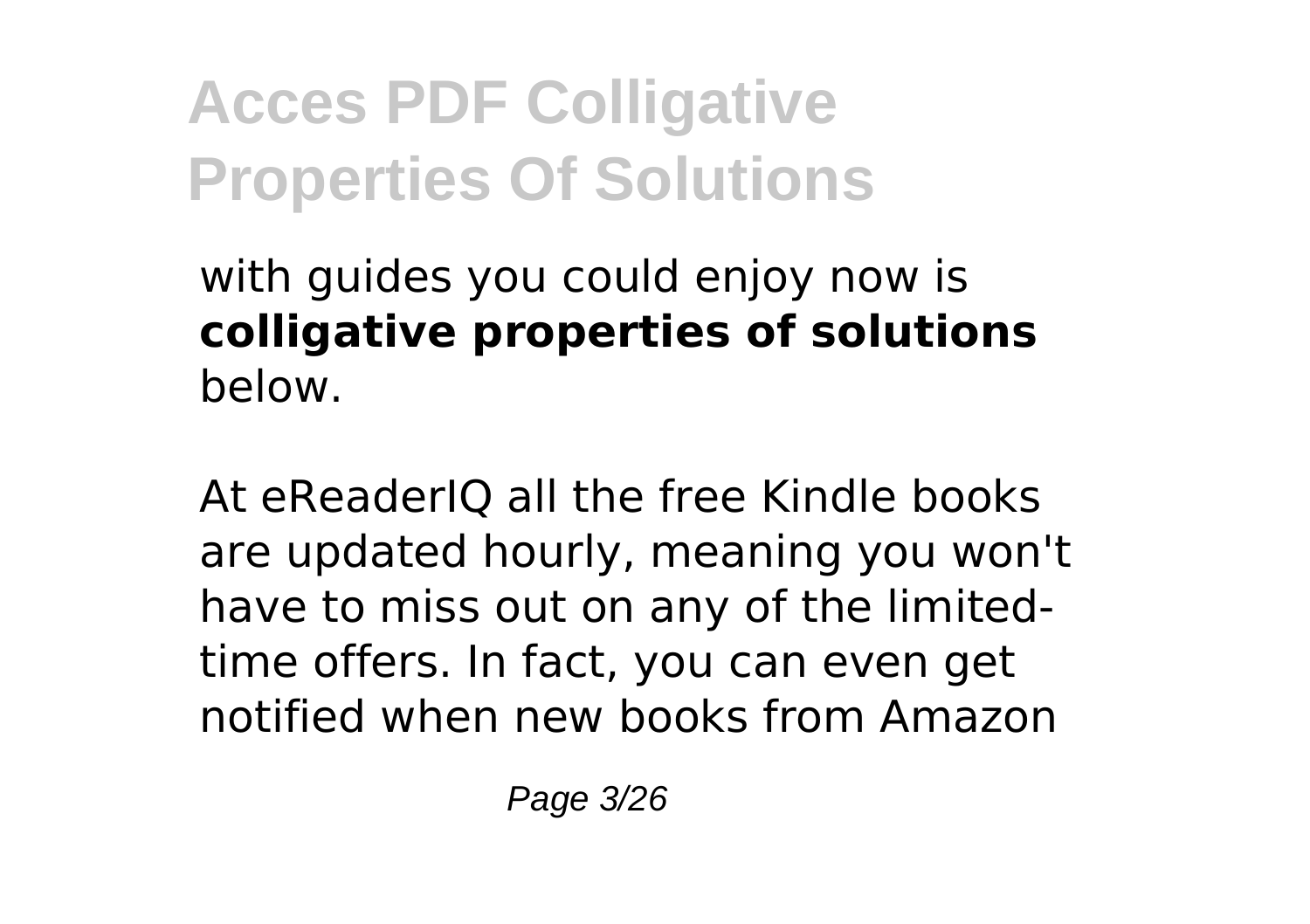are added.

**Colligative Properties Of Solutions** Ostwald's Three Categories of Solute Properties. Boiling Point Elevation Example Problem. Boiling Point Elevation. Freezing Point Depression Example Problem. Freezing Point Depression. Why Adding Salt to Water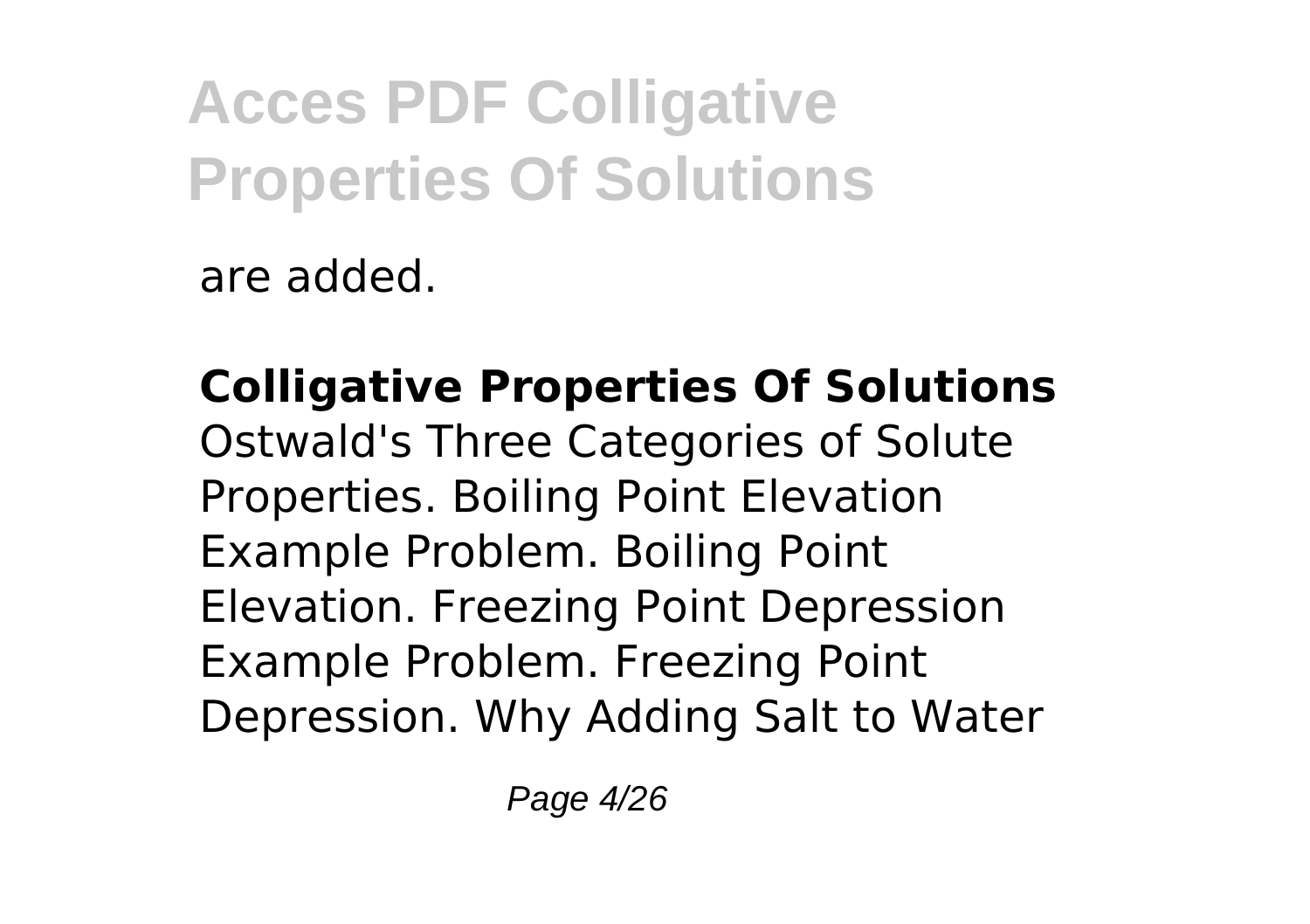Increases the Boiling Point. Boiling Point Elevation Definition. Melting Snow and Ice With ...

### **Definition and Examples of Colligative Properties**

In chemistry, colligative properties are those properties of solutions that depend on the ratio of the number of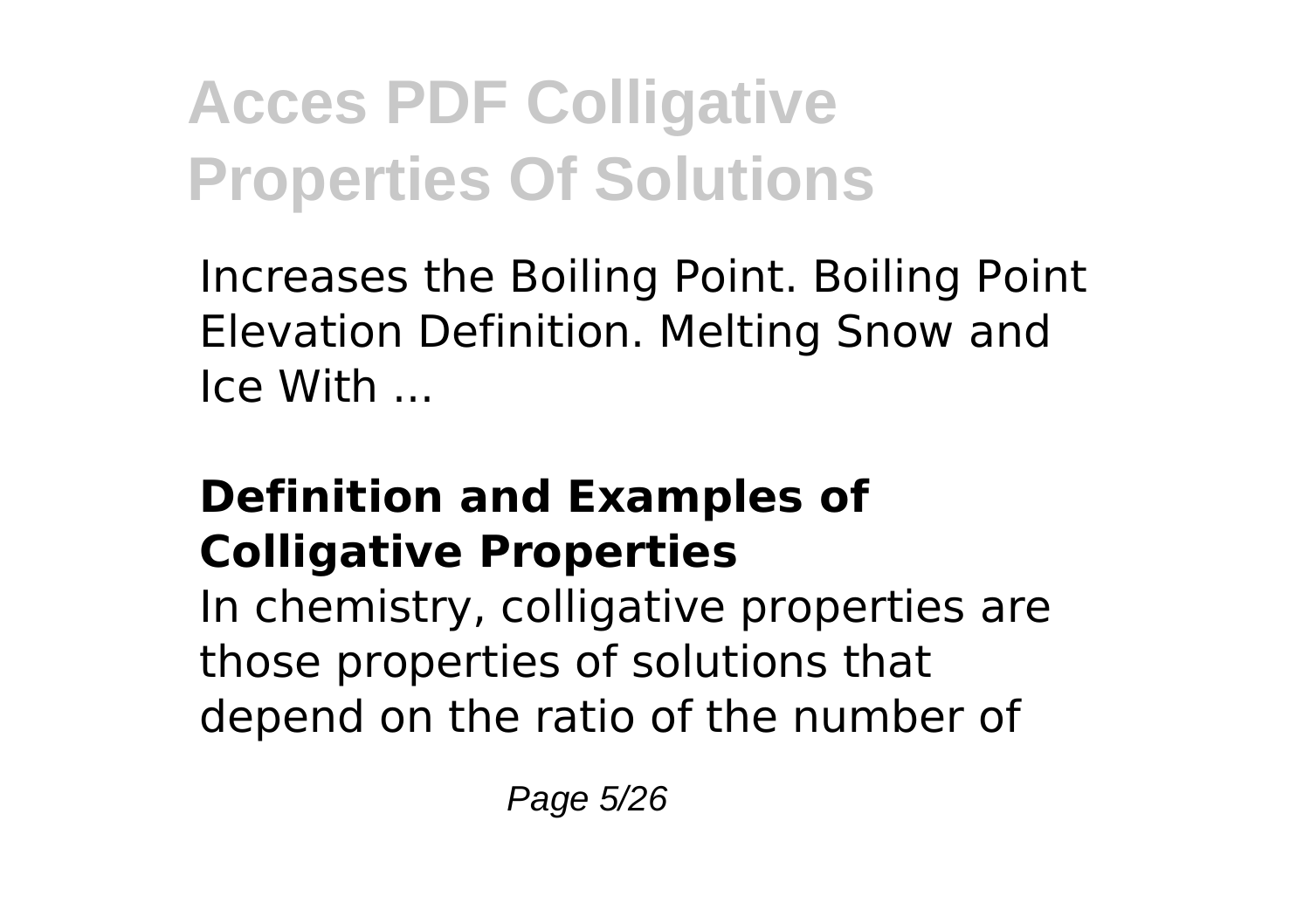solute particles to the number of solvent molecules in a solution, and not on the nature of the chemical species present.

### **Colligative properties - Wikipedia**

A we have discussed, solutions have different properties than either the solutes or the solvent used to make the solution. Those properties can be

Page 6/26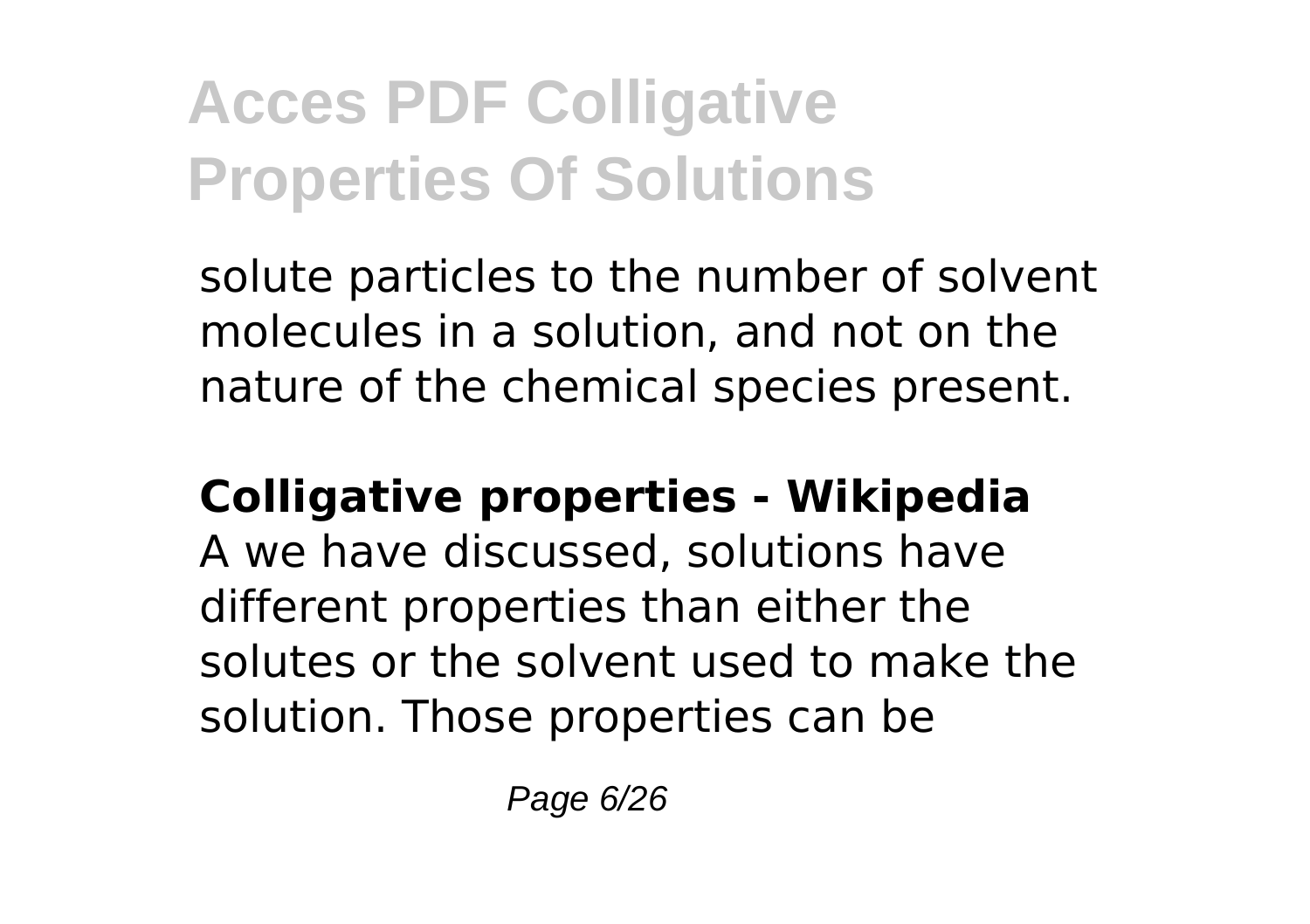divided into two main groups--colligative and non-colligative properties. Colligative properties depend only on the number of dissolved particles in solution and not on their identity. Noncolligative properties depend on the identity of the dissolved species and the solvent.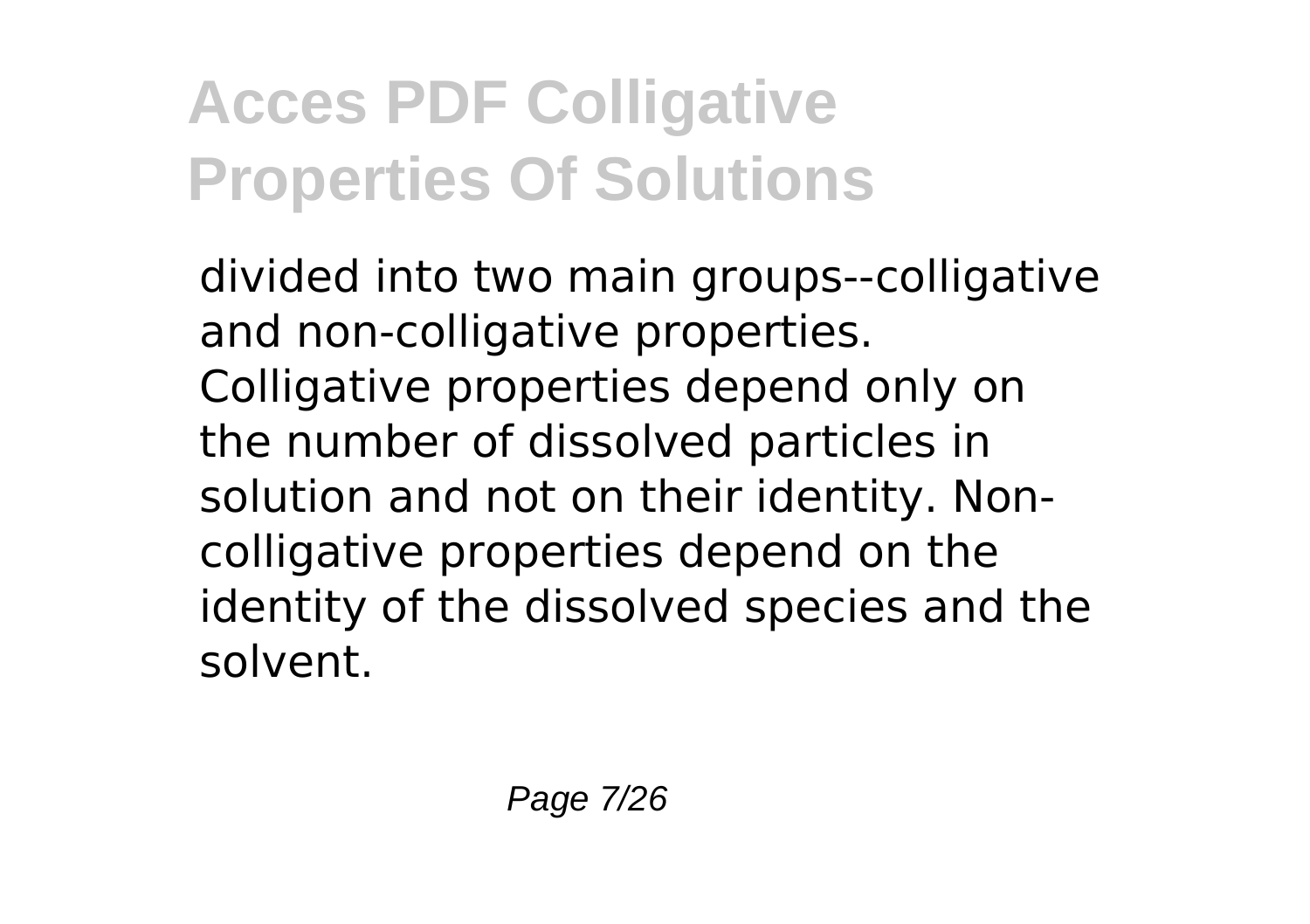#### **Colligative Properties of Solutions: Colligative ...**

Colligative Properties of Solutions 1. Vapor Pressure.. For the rate of vaporization and condensation, that's going to depend on surface area. When you want... 2. Boiling point elevation.. What happens during boiling? We get boiling of a liquid if the temperature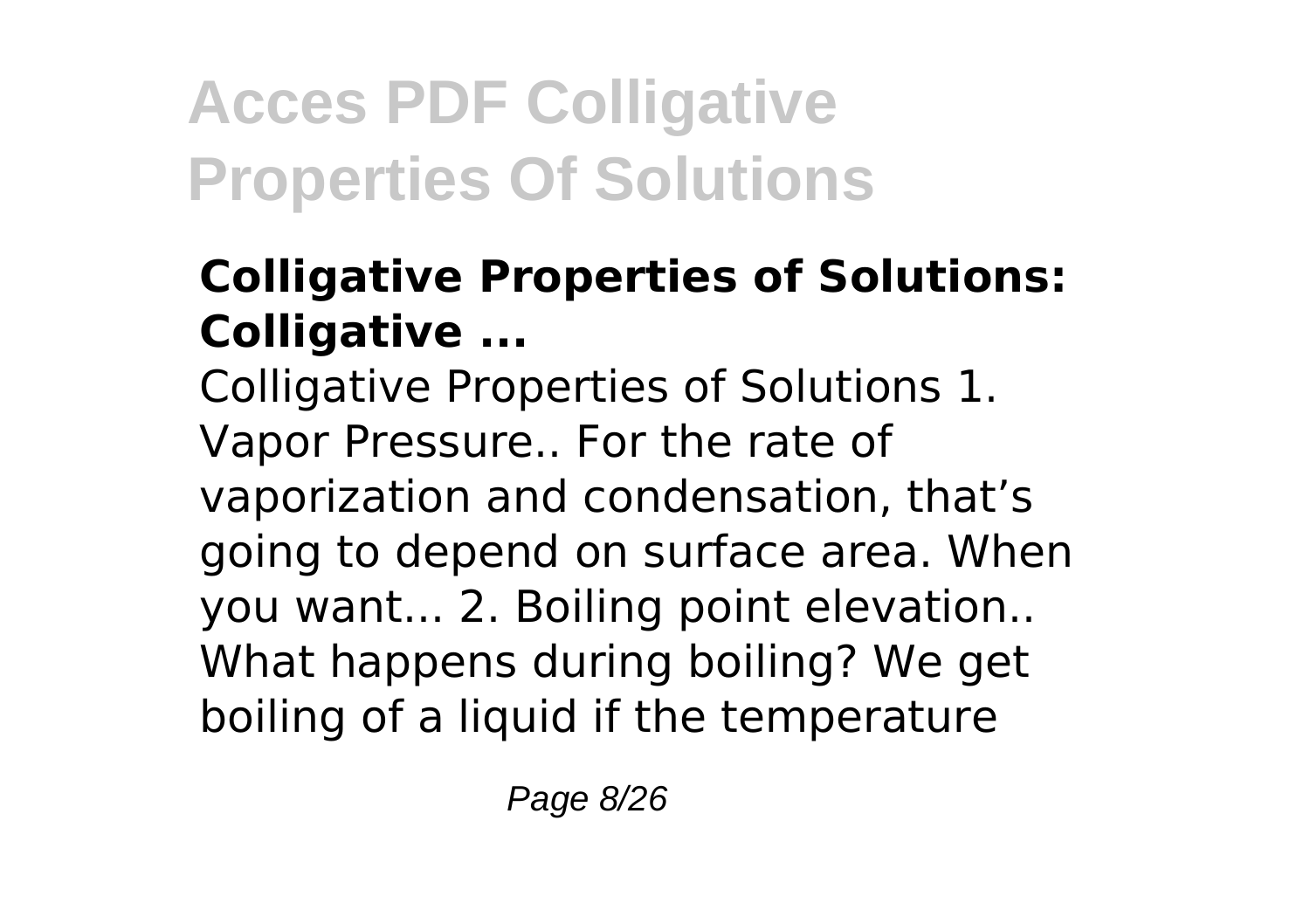increases enough... 3. Freezing ...

### **Colligative Properties of Solutions - Antranik.org**

Colligative properties depend only on the number of dissolved particles (that is, the concentration), not their identity. Raoult's law is concerned with the vapor pressure depression of solutions. The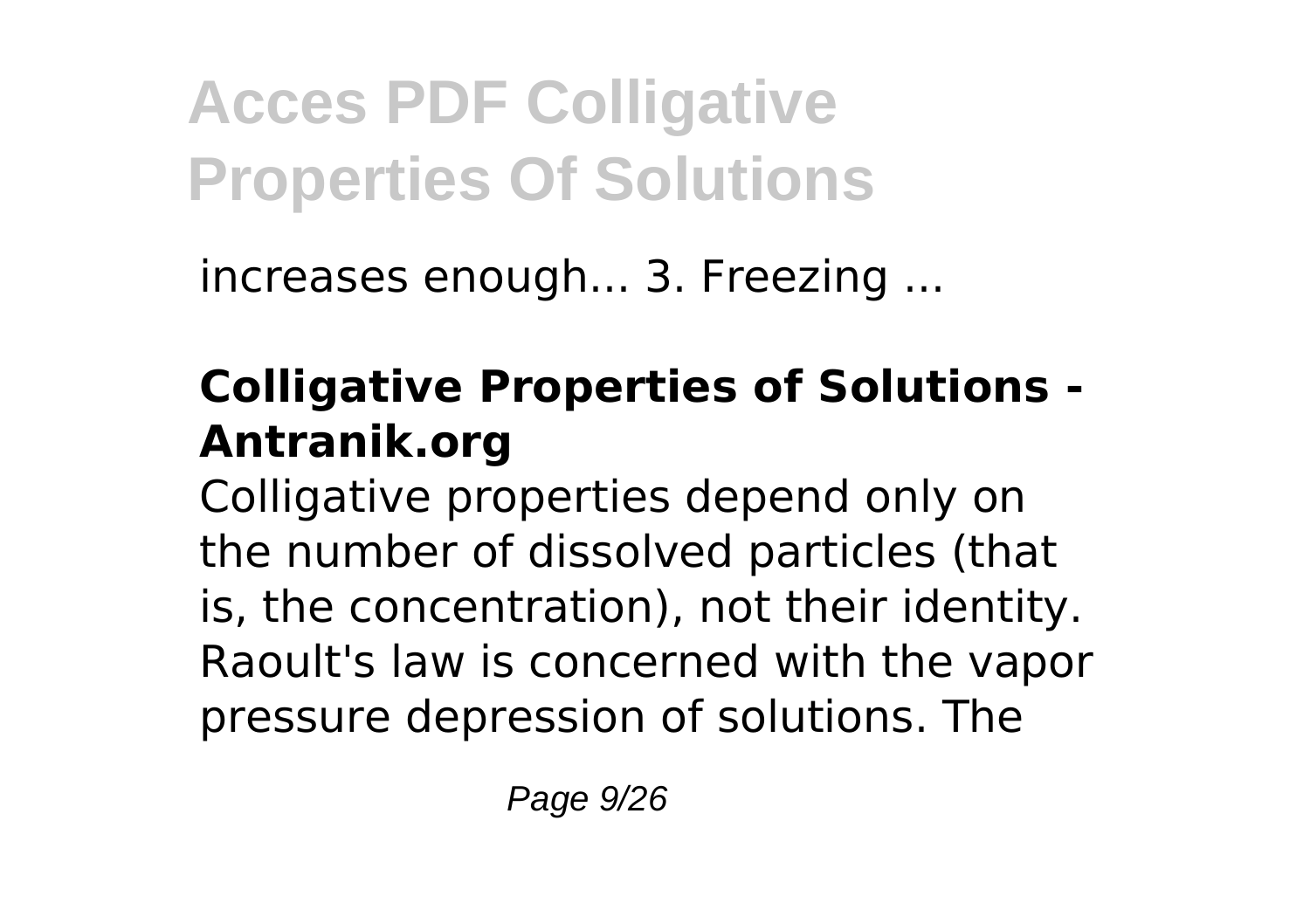boiling points of solutions are always higher, and the freezing points of solutions are always lower, than those of the pure solvent.

### **11.6: Colligative Properties of Solutions - Chemistry ...**

Colligative Properties of solutions We are accustomed to describing a solution in

Page 10/26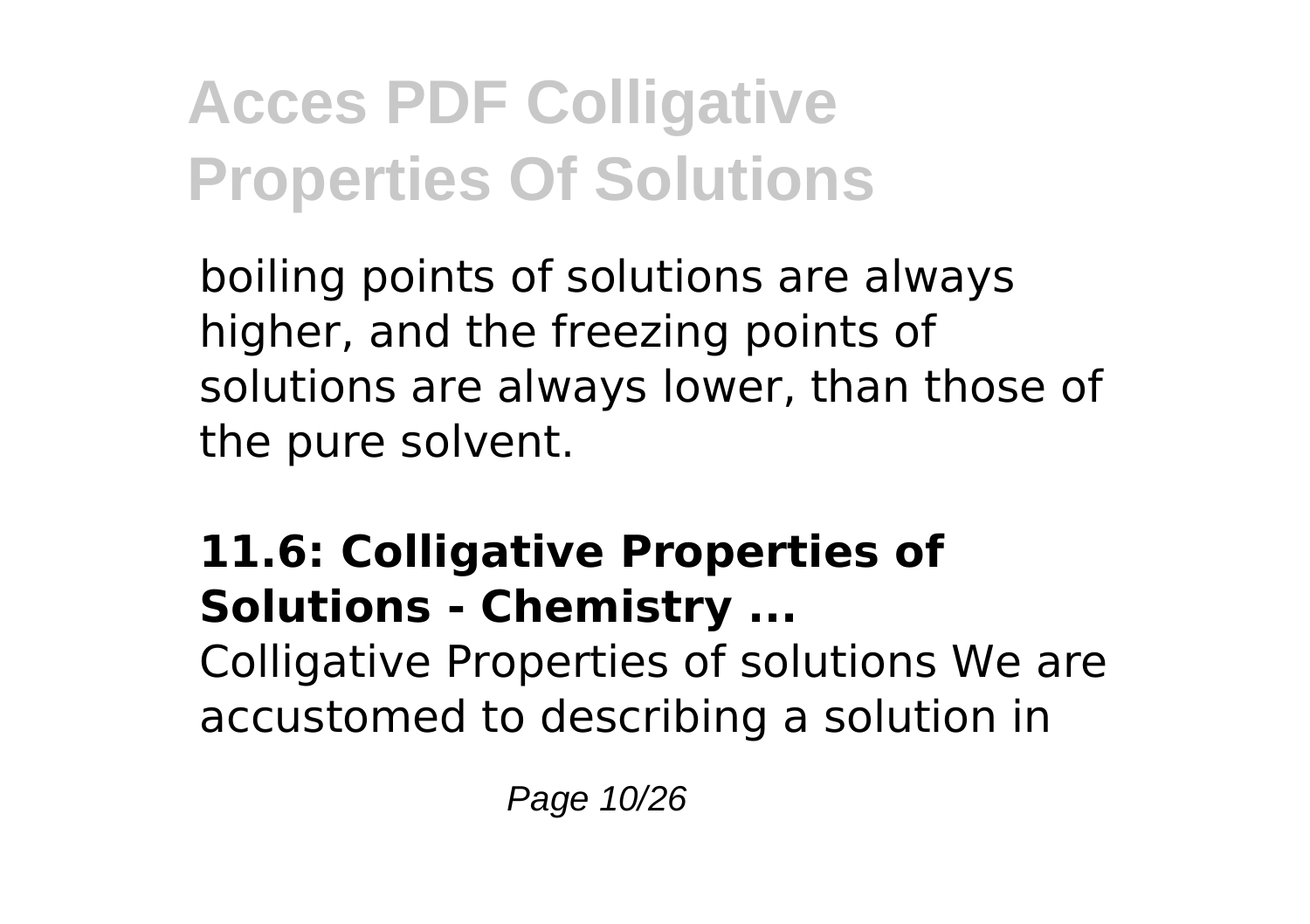terms of the concentration of the one or more solutes. However, many of the important physical properties of a solution depend more directly on the concentration of the solvent.

#### **Colligative Properties of solutions - Chem1**

A colligative property is a property of a

Page 11/26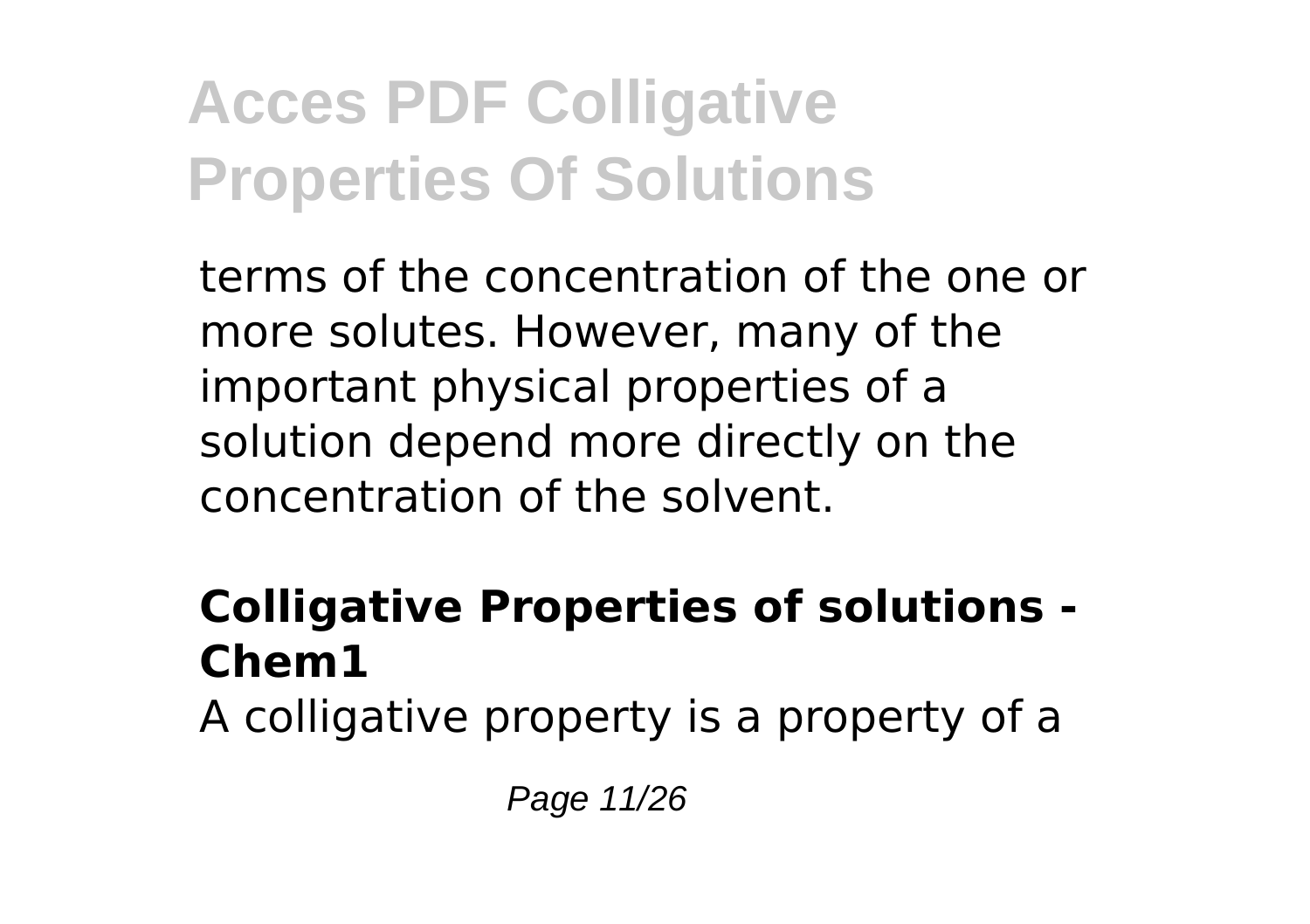solution that is dependent on the ratio between the total number of solute particles (in the solution) to the total number of solvent particles. Colligative properties are not dependent on the chemical nature of the solution's components.

#### **Colligative Properties - Definition,**

Page 12/26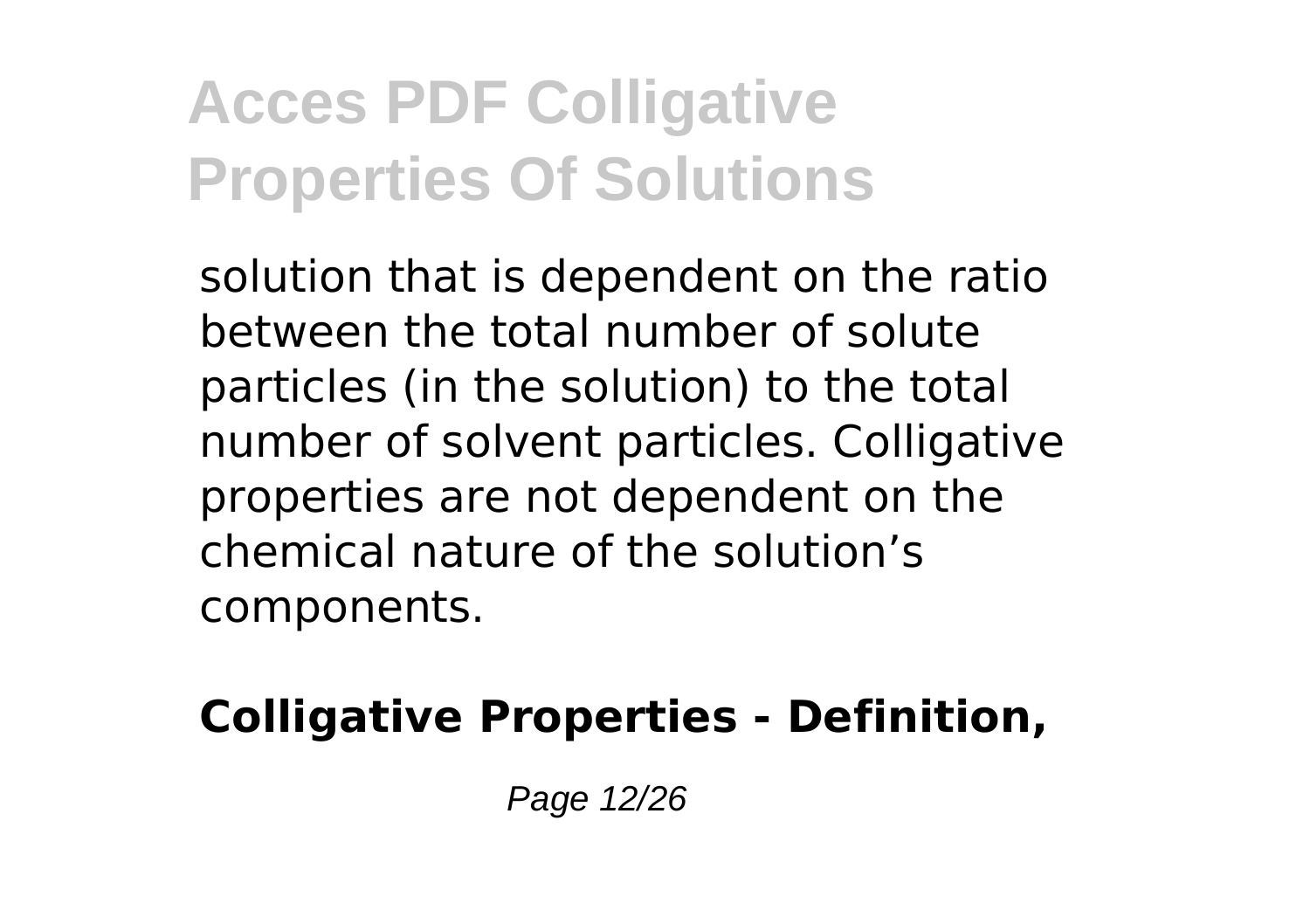### **Types, Examples ...**

By definition, one of the properties of a solution is a colligative property if it depends only on the ratio of the number of particles of solute and solvent in the solution, not the identity of the solute. Very few of the physical properties of a solution are colligative properties.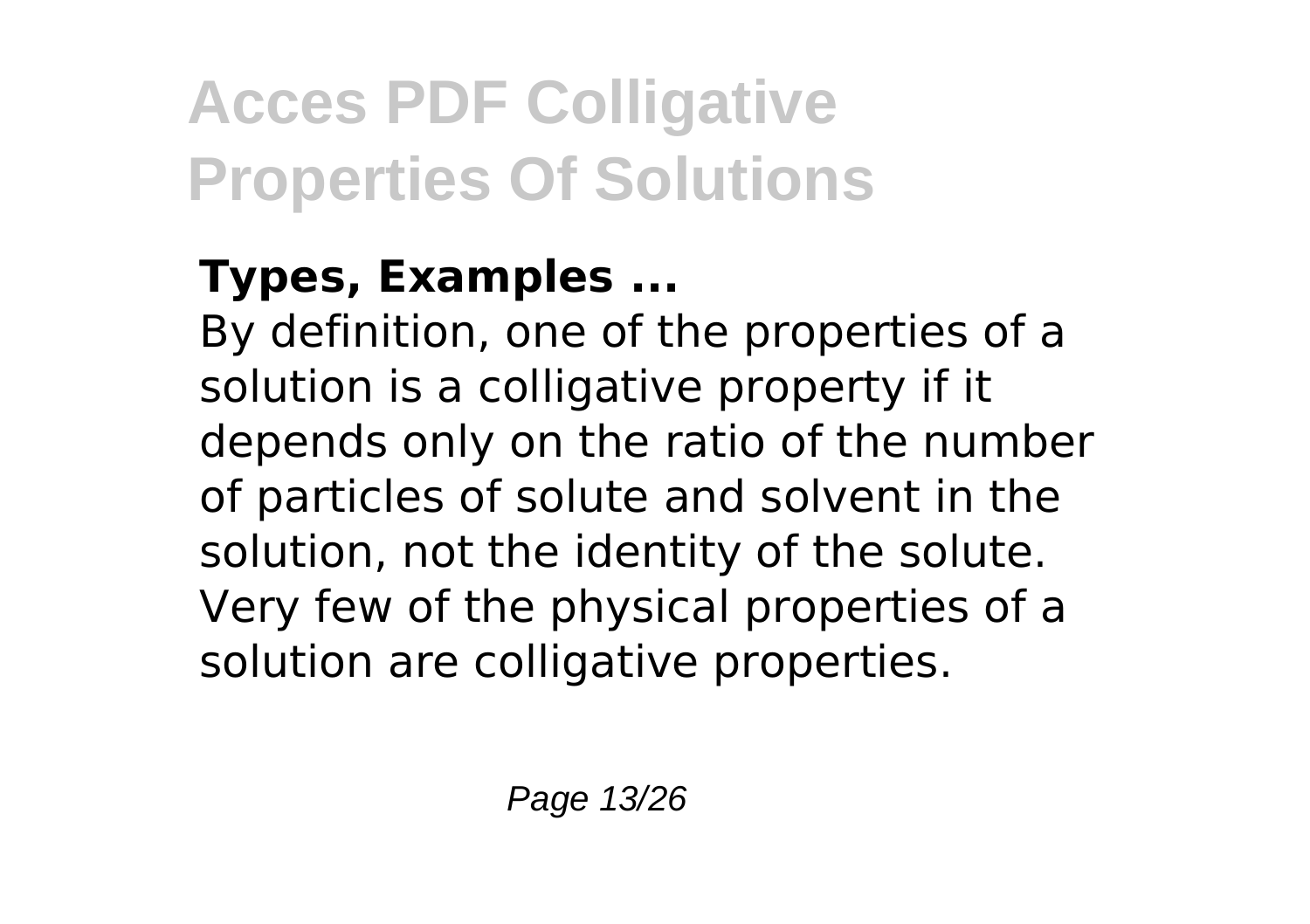### **Colligative Properties - Purdue University**

Colligative properties of solutions are properties that depend upon the concentration of solute molecules or ions, but not upon the identity of the solute. Colligative properties include vapor pressure lowering, boiling point elevation, freezing point depression, and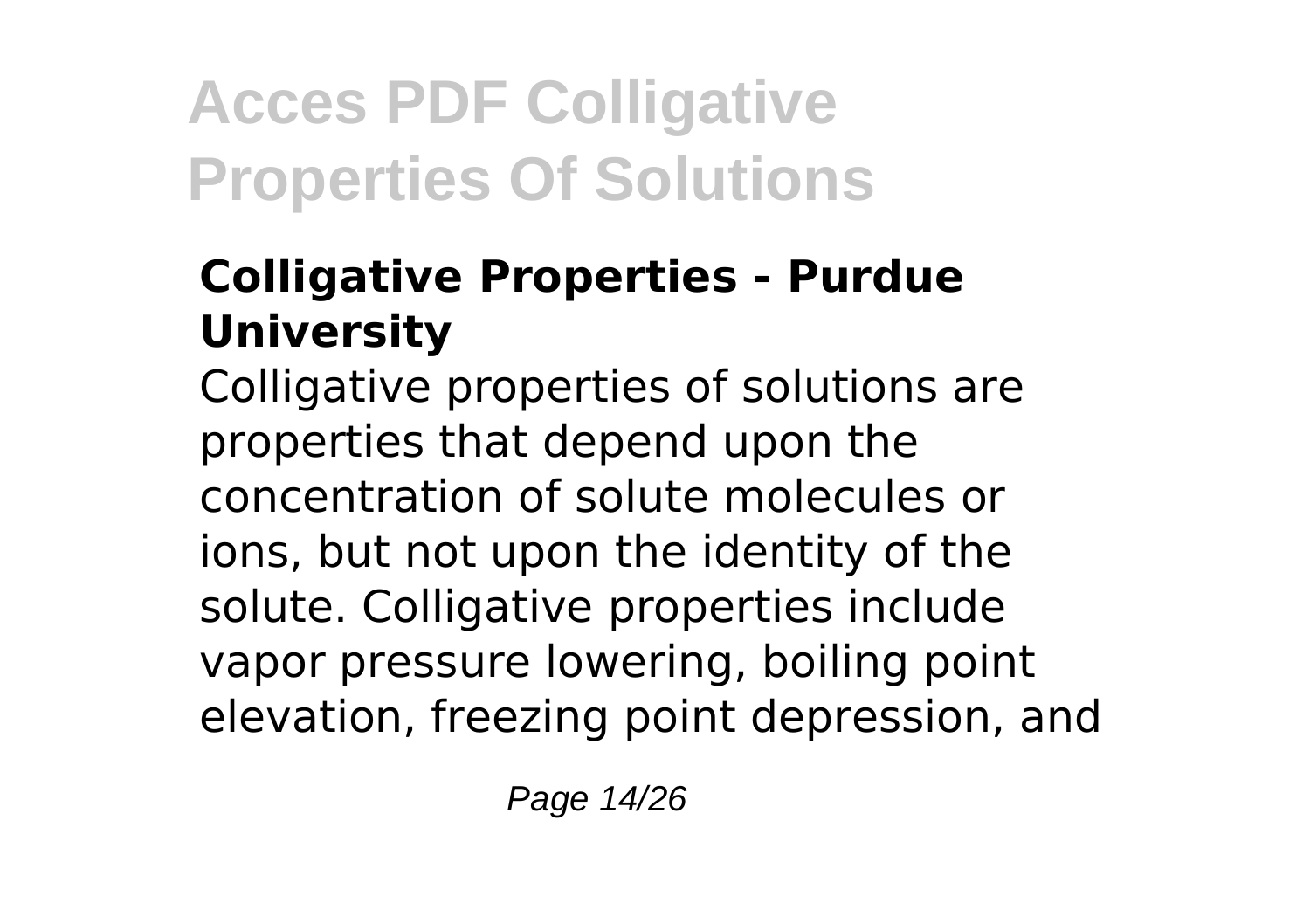osmotic pressure.

### **Colligative Properties - Chemistry & Biochemistry**

Colligative properties of solutions are properties that depend upon the concentration of solute molecules or ions, but not upon the identity of the solute. They include include vapor

Page 15/26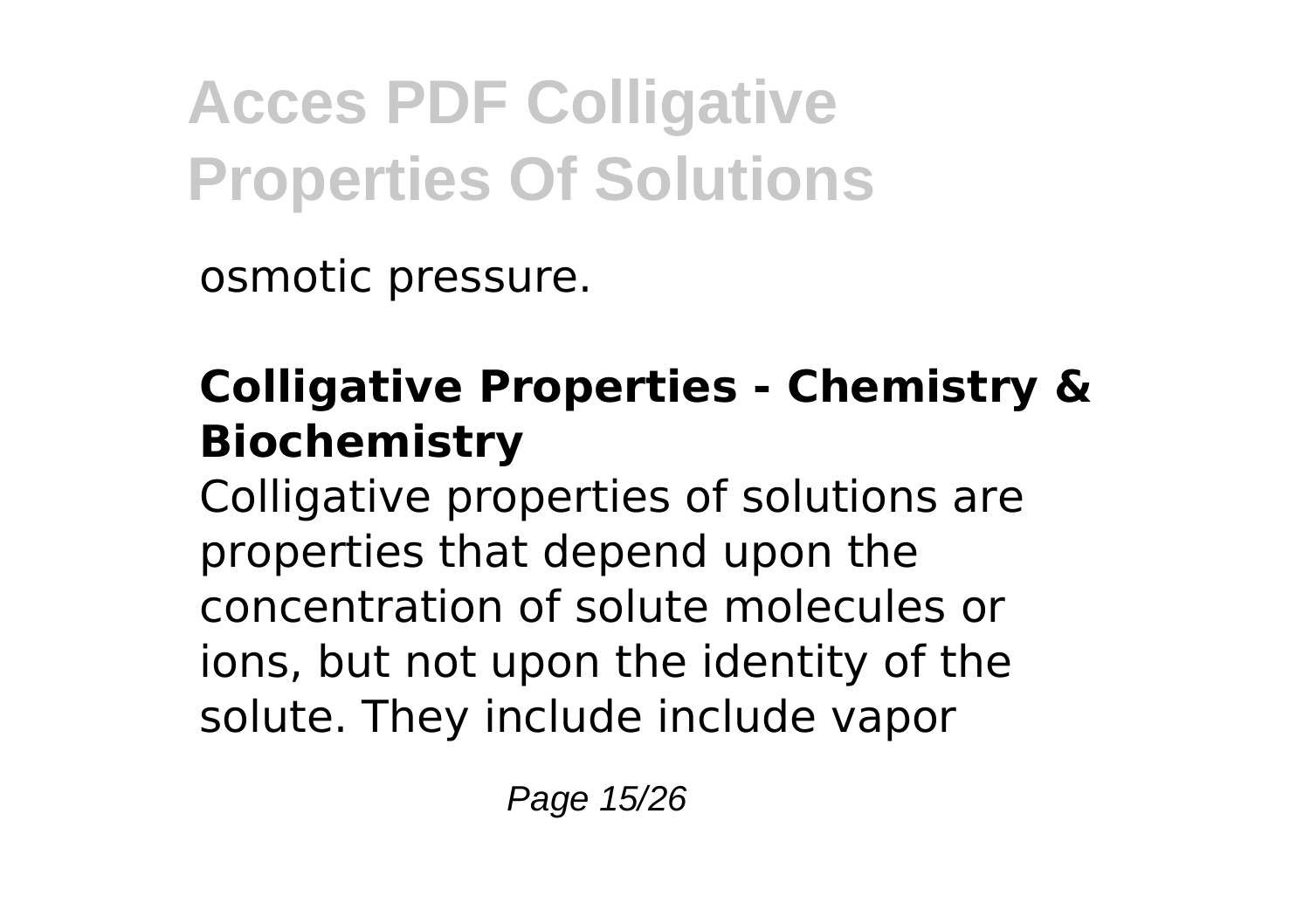pressure lowering, boiling point elevation, freezing point depression, and osmotic pressure. How satisfied are you with the answer?

### **Colligative properties of the solution depend upon:** Such properties of solutions are called colligative properties (from the Latin

Page 16/26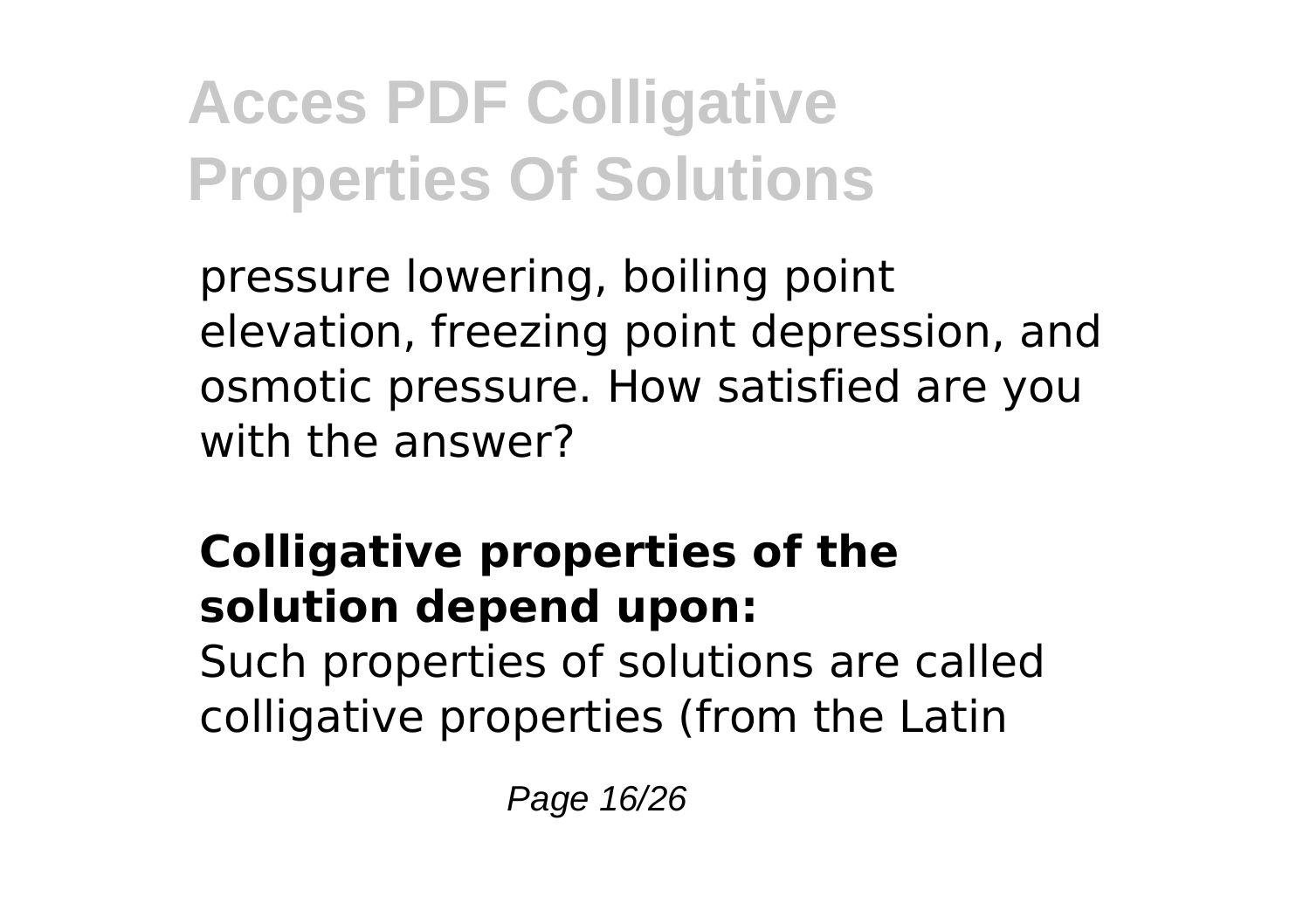colligatus, meaning "bound together" as in a quantity). As we will see, the vapor pressure and osmotic pressure of solutions are also colligative properties.

### **13.5: Colligative Properties of Solutions - Chemistry ...**

There are a few solution properties, however, that depend only upon the

Page 17/26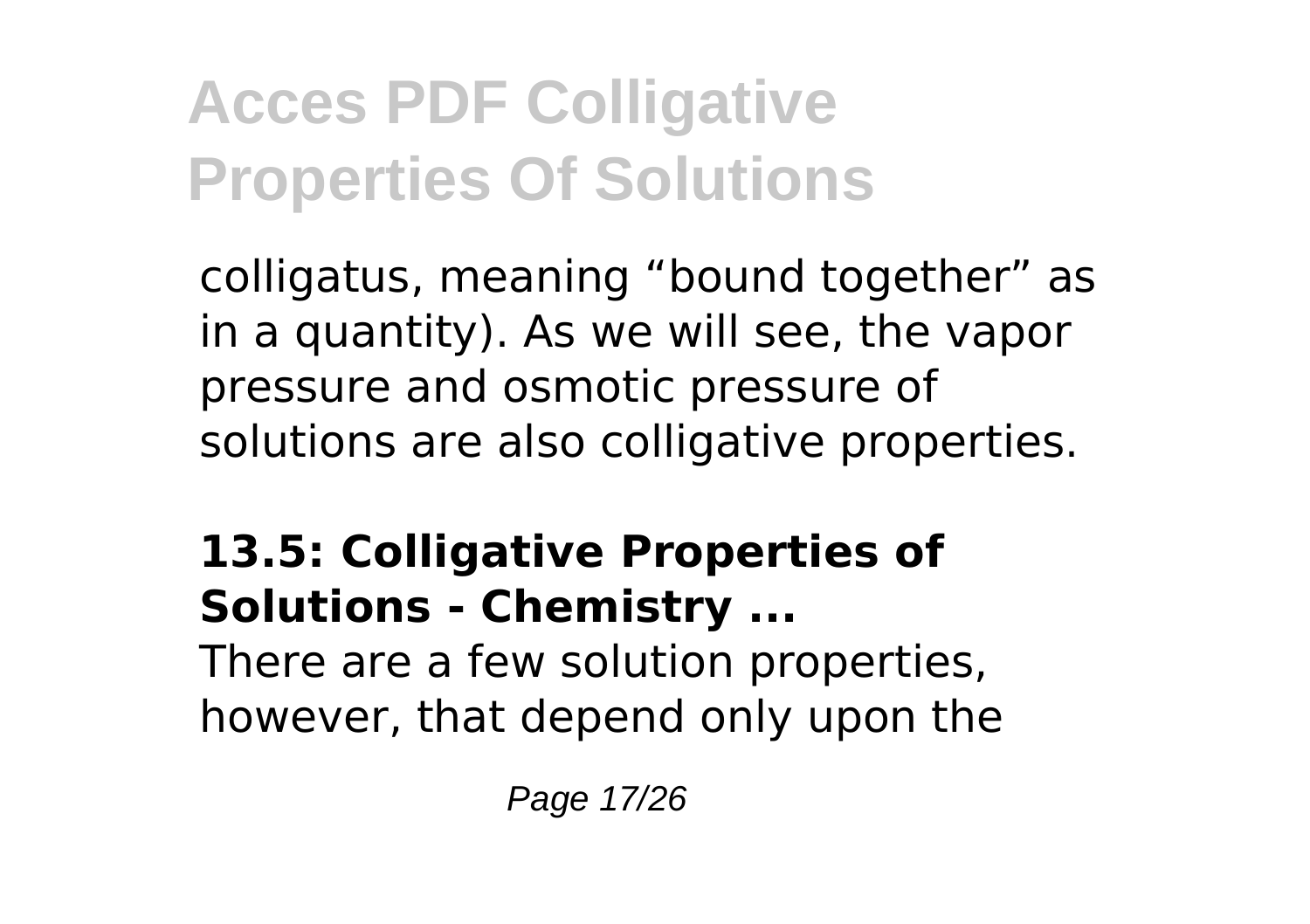total concentration of solute species, regardless of their identities. These colligative properties include vapor pressure lowering, boiling point elevation, freezing point depression, and osmotic pressure.

### **11.4 Colligative Properties – Chemistry**

Page 18/26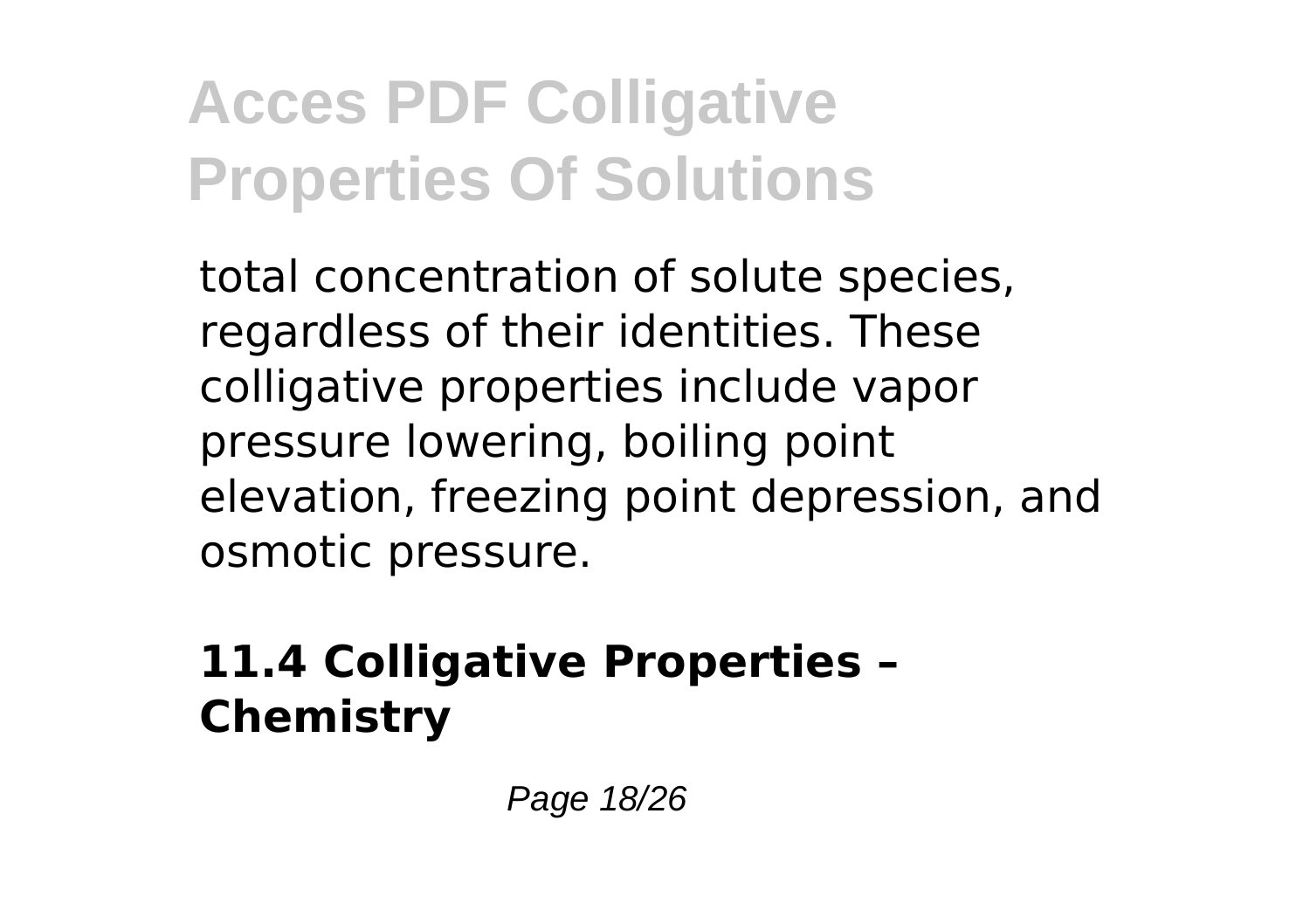The properties of the solutions which depend only on the number of solute particles but not on the nature of the solute are called Colligative properties. The four important colligative properties are: (i) Relative lowering in vapour pressure (ii) Elevation in boiling point

### **Colligative Properties | Chemistry,**

Page 19/26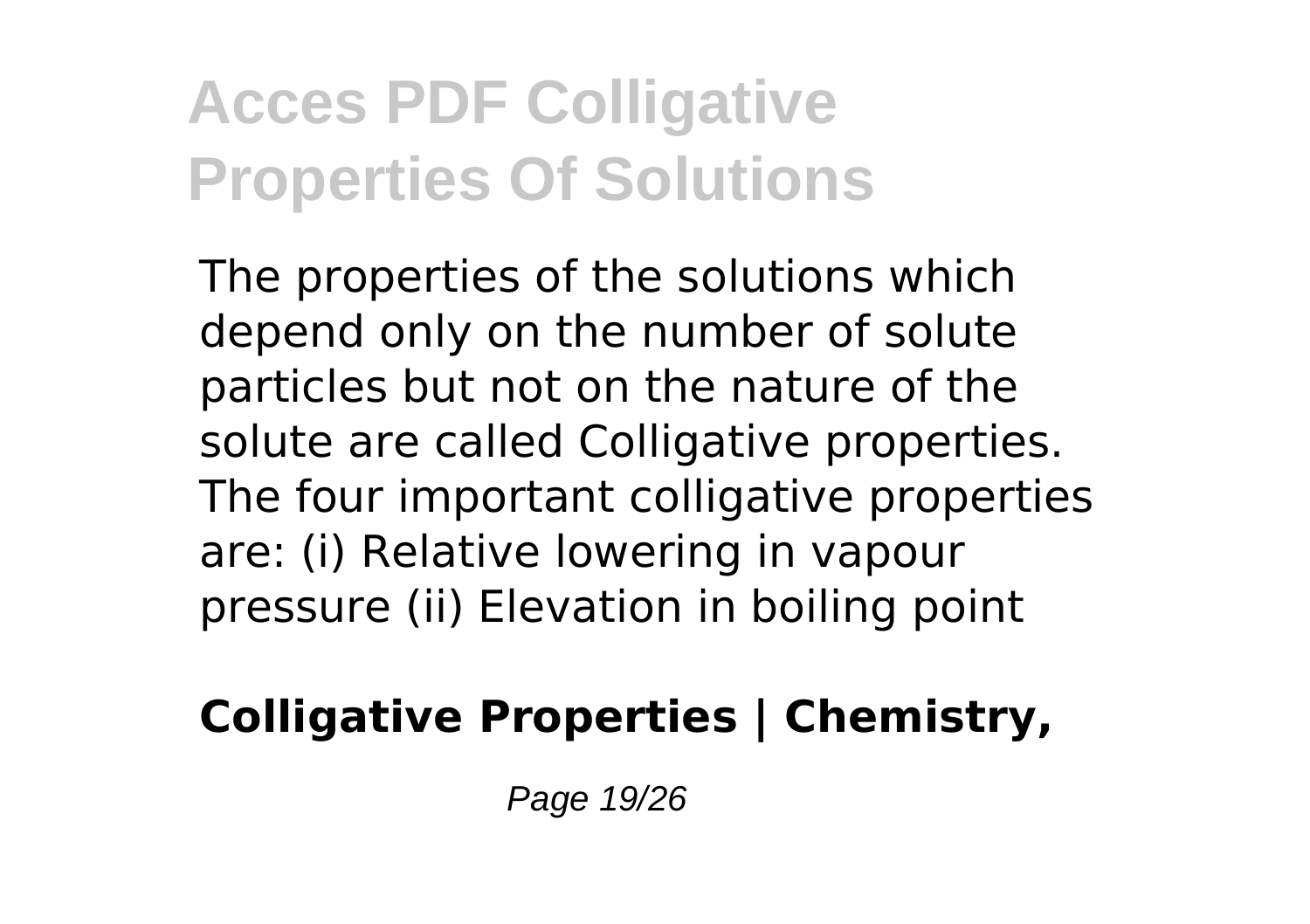#### **Class 12, Solutions**

• By definition a colligative property is a solution property (a property of mixtures) for which it is the amount of solute dissolved in the solvent matters but the kind of solute does not matter.

### **Colligative Properties- Page 1 Lecture 4: Colligative ...**

Page 20/26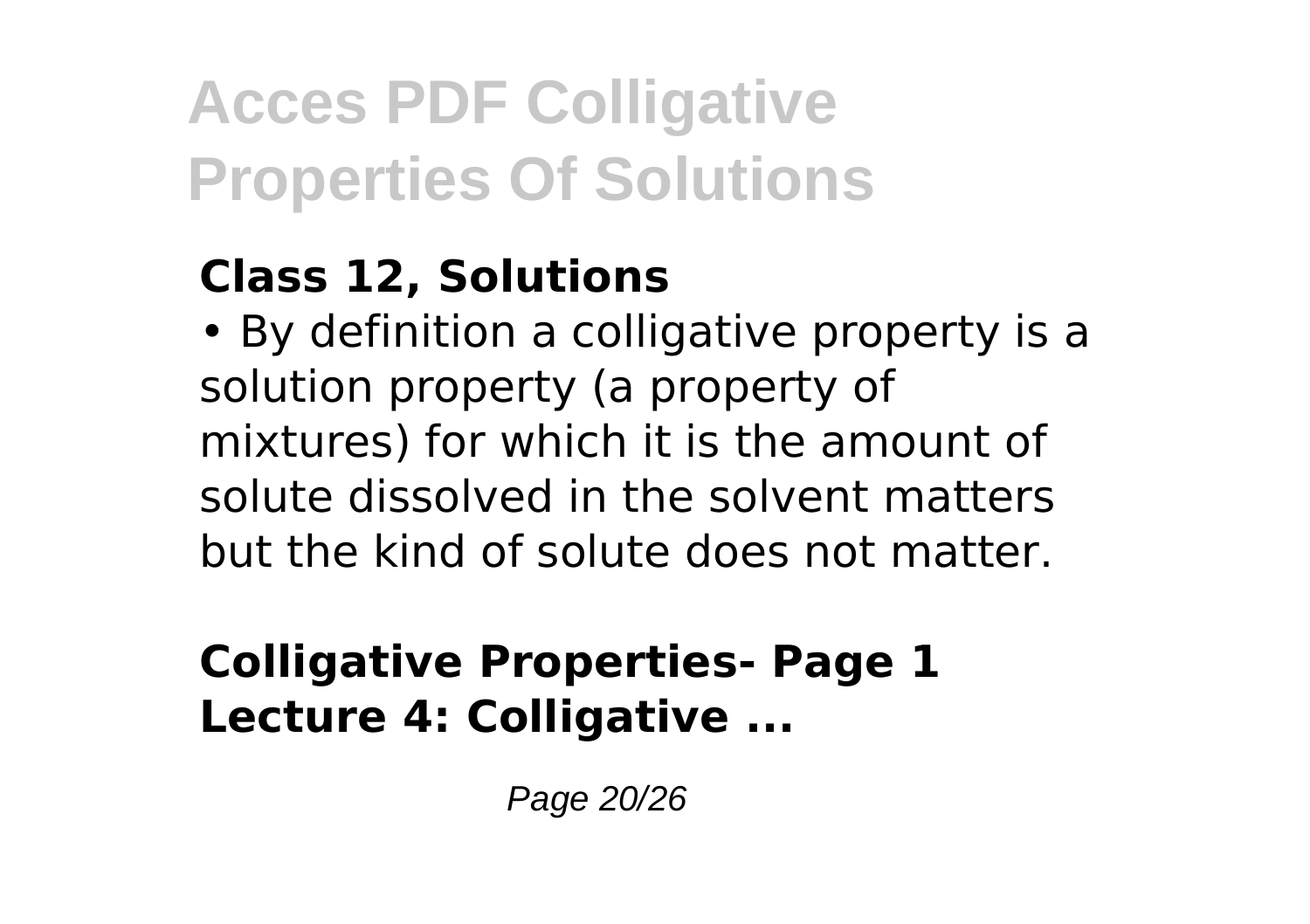There are a few solution properties, however, that depend only upon the total concentration of solute species, regardless of their identities. These colligative properties include vapor pressure lowering, boiling point elevation, freezing point depression, and osmotic pressure.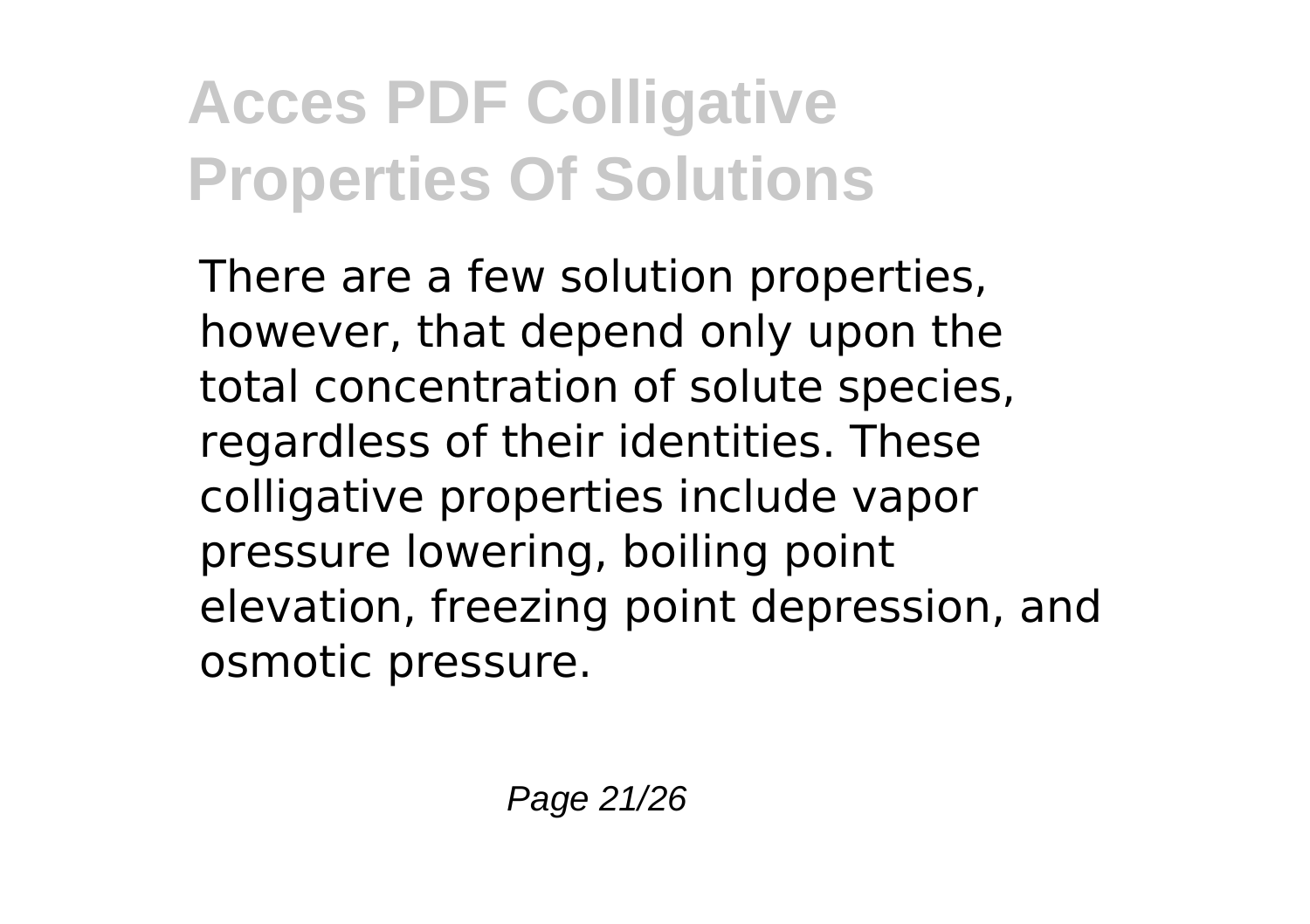### **11.4 Colligative Properties - Chemistry 2e | OpenStax**

The colligative properties can be defined as the properties of solutions which is wholly determined by the ratio of the number of solute particles and the number of solvent molecules in a particular solution, and are completely independent of the nature of the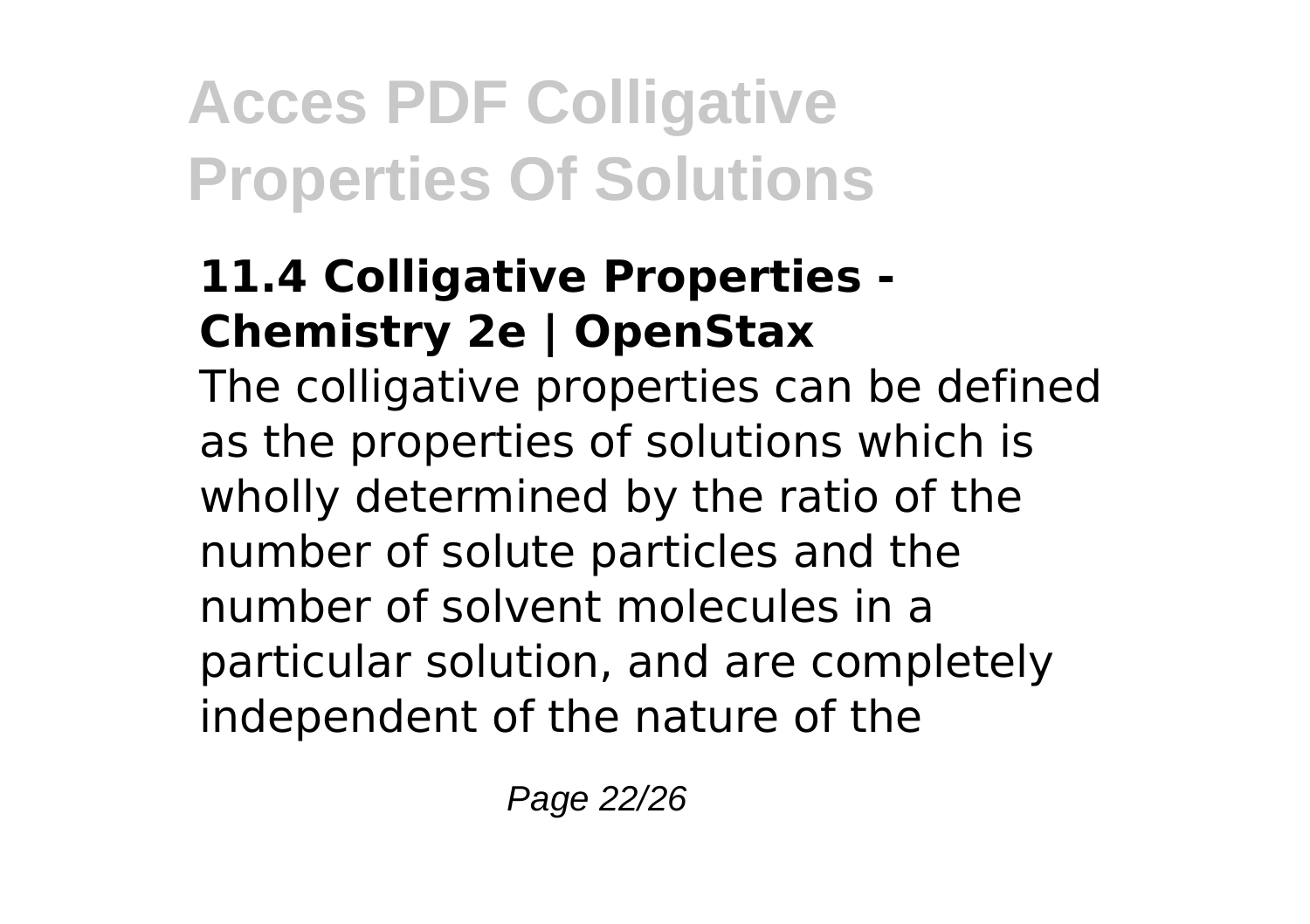chemical species present.

### **Colligative Properties | Relative Lowering of Vapour ...**

Some of the properties unique to solutions depend only on the number of dissolved particles and not their identity. Such properties are called colligative properties. The colligative properties we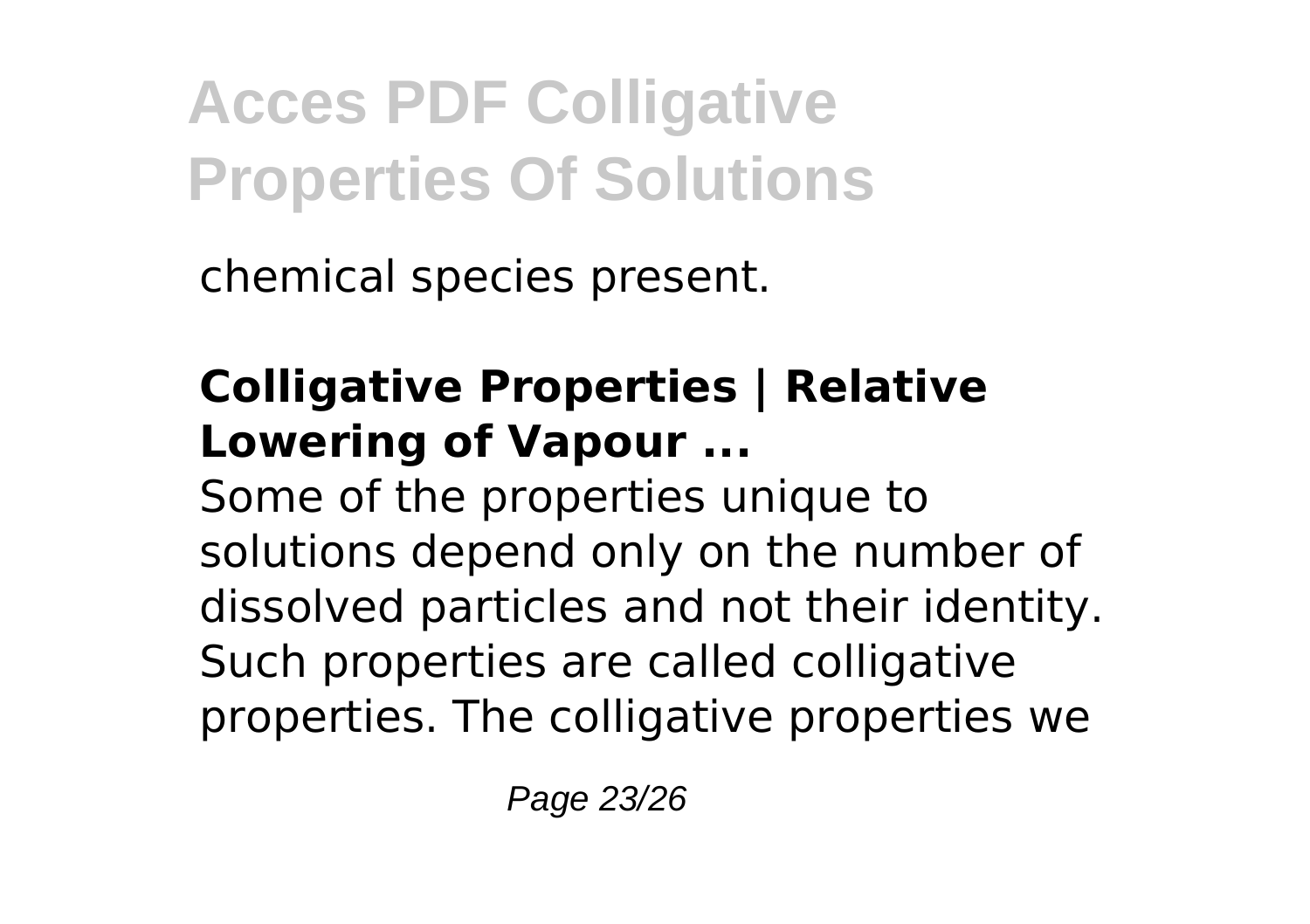will consider in this SparkNote are vapor pressure lowering, freezing point depression, boiling point elevation, and osmotic pressure.

### **Colligative Properties of Solutions: Introduction and ...**

Colligative properties of solutions are properties that depend upon the

Page 24/26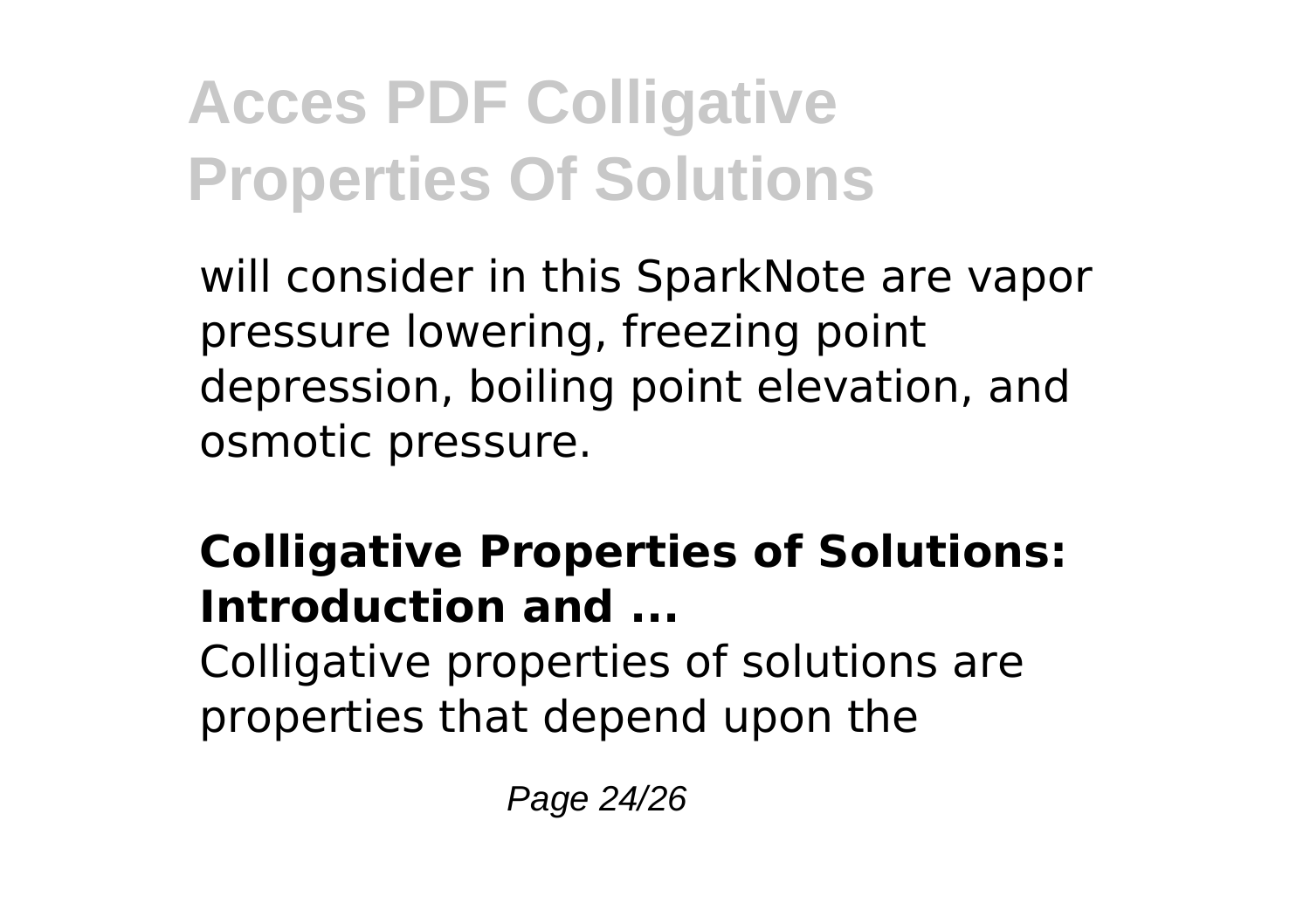concentration of solute molecules or ions, but not upon the identity of the solute. Colligative properties include freezing point depression, boiling point elevation, vapor pressure lowering, and osmotic pressure. Freezing point depression by dissolved material